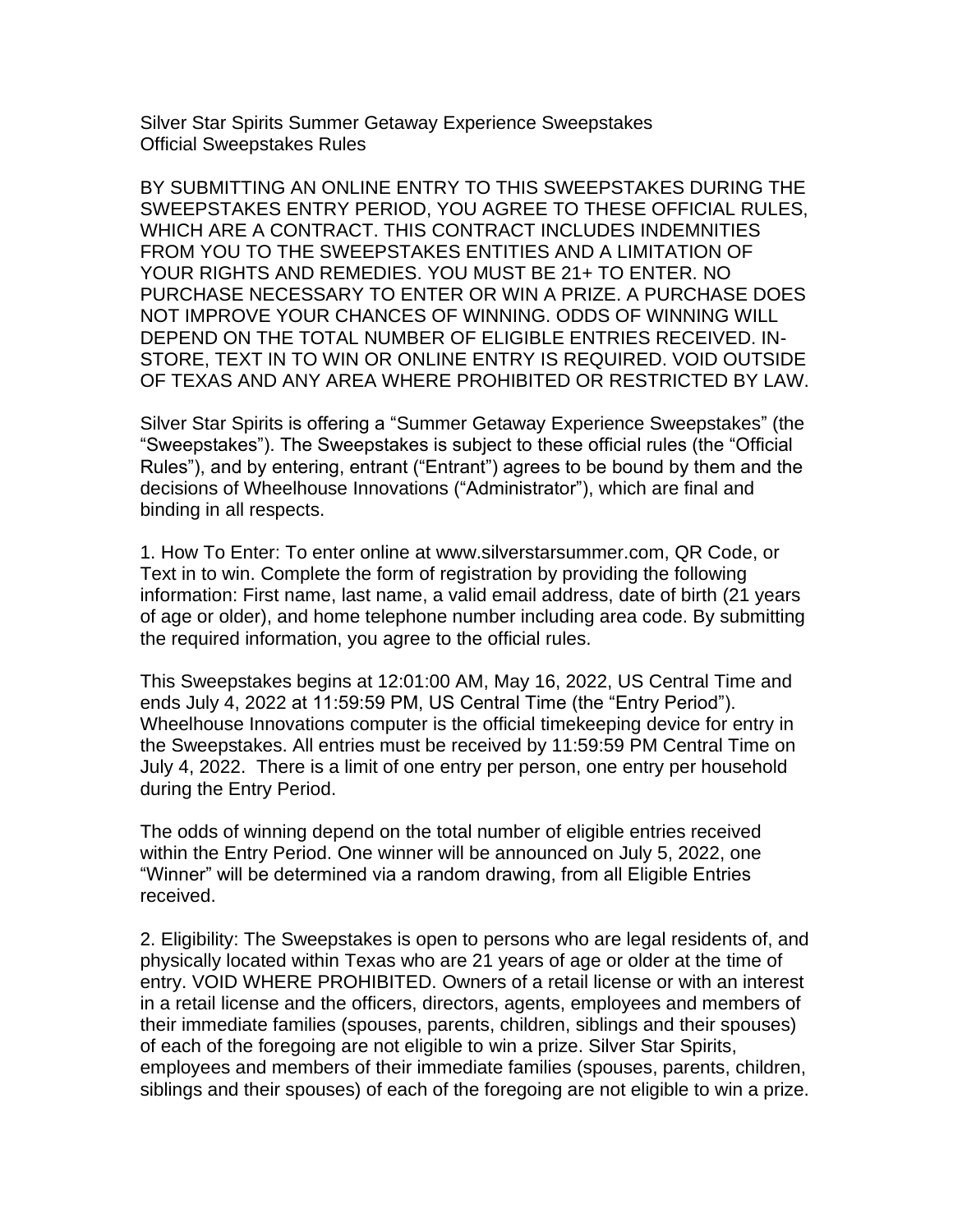Employees, officers and representatives, and members of their immediate families (i.e., parents, spouses, siblings, children, grandparents, step parents, step children and step siblings, and their respective spouses, and those living in the same household, whether or not related) of Wheelhouse Innovations, LLC, ("Administrator"), and their respective affiliated companies, parent companies, subsidiaries, distributors, advertising and promotion agencies, webmasters and any company involved in the creation, design, execution, production, or fulfillment of the Sweepstakes (the "Sweepstakes Entities") are not eligible.

When submitting their entry, Entrants are required to provide complete and truthful information. Entries that are incomplete, illegible, corrupted, false, lost, late or misdirected, deceptive or otherwise not in compliance with the Official Rules may be disqualified from the Sweepstakes at Wheelhouse's sole discretion. Entries submitted by persons who do not meet the eligible requirements (including all requirements with respect to age and residence) are void. All entries submitted in compliance with these Official Rules and not disqualified or void are considered "Eligible Entries." All entries are the property of Wheelhouse Innovations.

By entering the Sweepstakes, Entrants: (a) agree to be bound by these Official Rules and by the interpretation of these Official Rules by Wheelhouse Innovations and by the decisions of Wheelhouse Innovations ("Administrator"), which are final and binding in all respects; (b) acknowledge compliance with these Official Rules; (c) agree to comply with any and all applicable federal, state and local laws, rules and regulations; and (d) agree to release and hold harmless the Sweepstakes Entities from and against any claims, injury or damages arising out of or relating to participation in the Sweepstakes and/or the use, misuse or redemption of a prize, and for any claim including claims based upon defamation, publicity rights, invasion of privacy, copyright infringement, trademark infringement, or any other intellectual property-related cause of action arising from or related to the Sweepstakes, the prizes, or Silver Star Spirits advertising and marketing related to the Sweepstakes, Entrants or the Winners. Winning a prize is contingent upon fulfilling all requirements set forth herein.

3. Prizes: One Grand Prize Winner will receive a Wildcatter Weekend Stay (2 nights) for 4. (ARV: \$4500). The Wildcatter Weekend Stay will include a rental car, 2 nights and 3 days at Wildcatter Ranch, an arrival night dinner and access to a variety of ranch daily activities. If the prize package is not claimed by the winner, another winner will be drawn until prize is claimed. Runner up prizes to include a Solo Bonfire Camp Stove (ARV: \$260), A Yeti Tundra 35 Hard Cooler (ARV: \$275, A Gazelle T3 Hub Tent (ARV: \$360) or a group tour with tasting including lunch at Trinity River Distillery for ten (ARV: \$575) will be drawn weekly. Winners must be able to provide proper legal ID and be 21 years of age or older. no purchase necessary.

4. Winner Selection and Notification: One Grand Prize Winner will be announced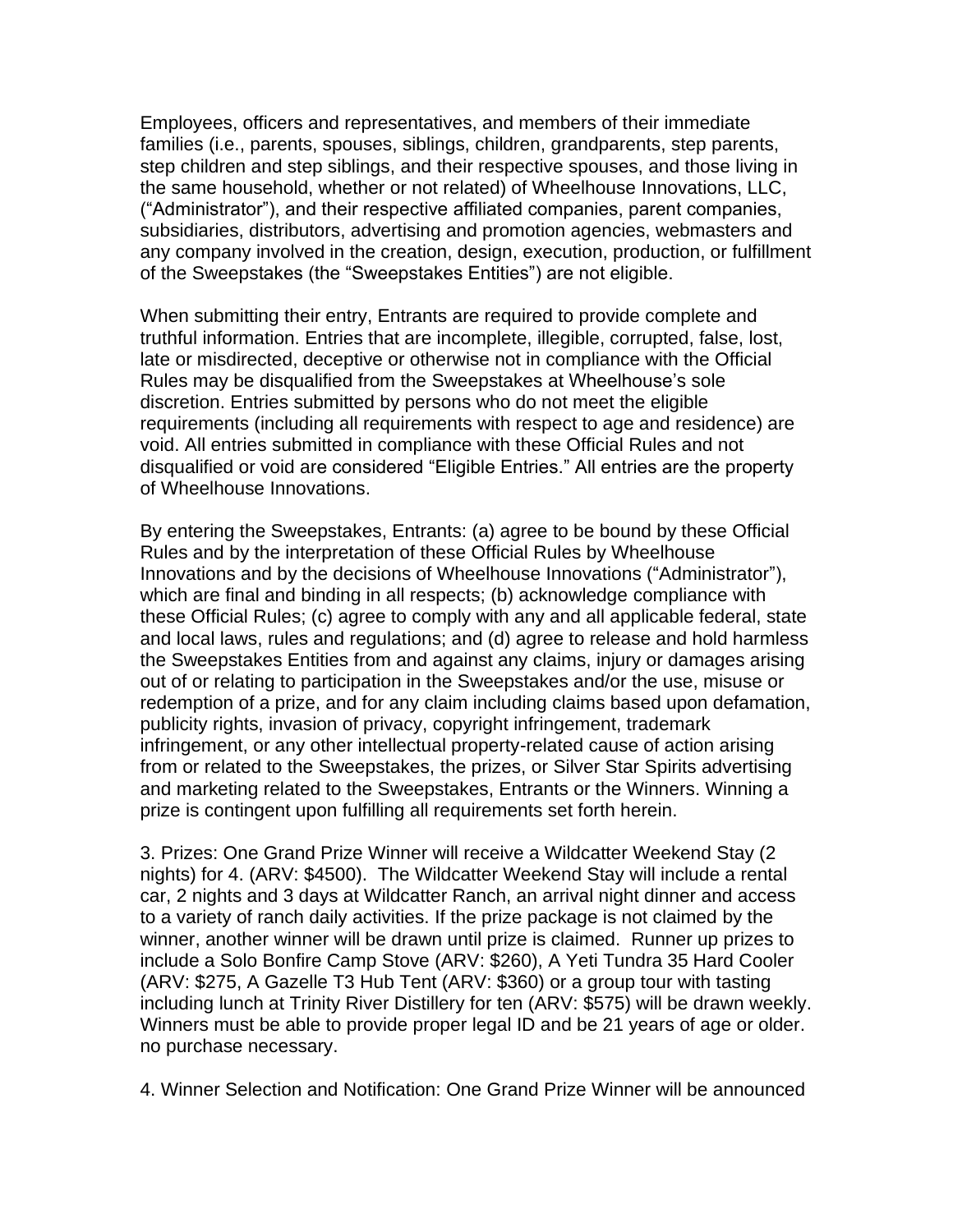on July 5, 2022, the Grand Prize Winner will be determined via a random drawing, and will be determined via a random drawing, from all Eligible Entries received. The prize will be awarded to the authorized account holder of the email address submitted with the entry regardless of the individual who submitted the winning entry. The authorized account holder is the person who is assigned to the e-mail address by an Internet service provider or other organization that is responsible for assigning e-mail addresses or the domain names associated with e-mail addresses. The potential Winner will be notified within two (2) business days of the drawing. The potential Winner will be notified by email (at the email address provided with the entry) and will be required to confirm their email address. If the potential Winner cannot be reached after a reasonable effort has been exerted or fails to respond to confirm his or her email address within 72 hours from when the initial notification email is sent, the potential Winner forfeits the prize, and an alternate potential Winner will be randomly drawn from all remaining Eligible Entries. If the alternate potential Winner is unable to accept the prize, the prize is forfeited, and another alternate potential Winner will be randomly drawn from all remaining Eligible Entries. This Winner selection and notification process shall be continued until a Winner is confirmed. If the prize or prize notification is returned as undeliverable, the prize will be forfeited, and an alternate potential Winner will be randomly drawn.

5. Winner Verification: Any potential Winner, as well as Winner's nominated friend, will be required to prove eligibility, including, without limitation, proof of age, residence and identity, which may include submitting a copy of a driver's license, passport or similar government issued identification within seven (7) business days of being notified of being a potential Winner.

Any potential Winner (or any alternate potential Winner if one must be selected) is not official and shall not be confirmed as Winner until he/she has completed, signed and returned documentation required by Wheelhouse Innovations including a notarized Affidavit of Eligibility, release of liability, (except where prohibited) publicity release form and the eligibility of the winner has been verified. After notification of winning, forms must be received within seven (7) business days after notification of winning. If a potential Winner does not complete all forms necessary within the time given and/or in the event of noncompliance by a potential Winner, such potential Winner shall be disqualified and shall forfeit the Grand Prize, and all privileges otherwise due as the Winner shall be terminated and an alternate potential Winner will be chosen in a random drawing from among all of the remaining Eligible Entries.

Provided that a potential Winner is in compliance with the Official Rules and after having successfully proven eligibility, the potential Winner will be determined to be the Winner. Wheelhouse Innovations expressly reserves the right to delay the announcement of the Winner for any reason it deems necessary. In addition, Wheelhouse Innovations reserves the right to select an alternate Winner in the event that any potential Winner fails to comply with these Official Rules.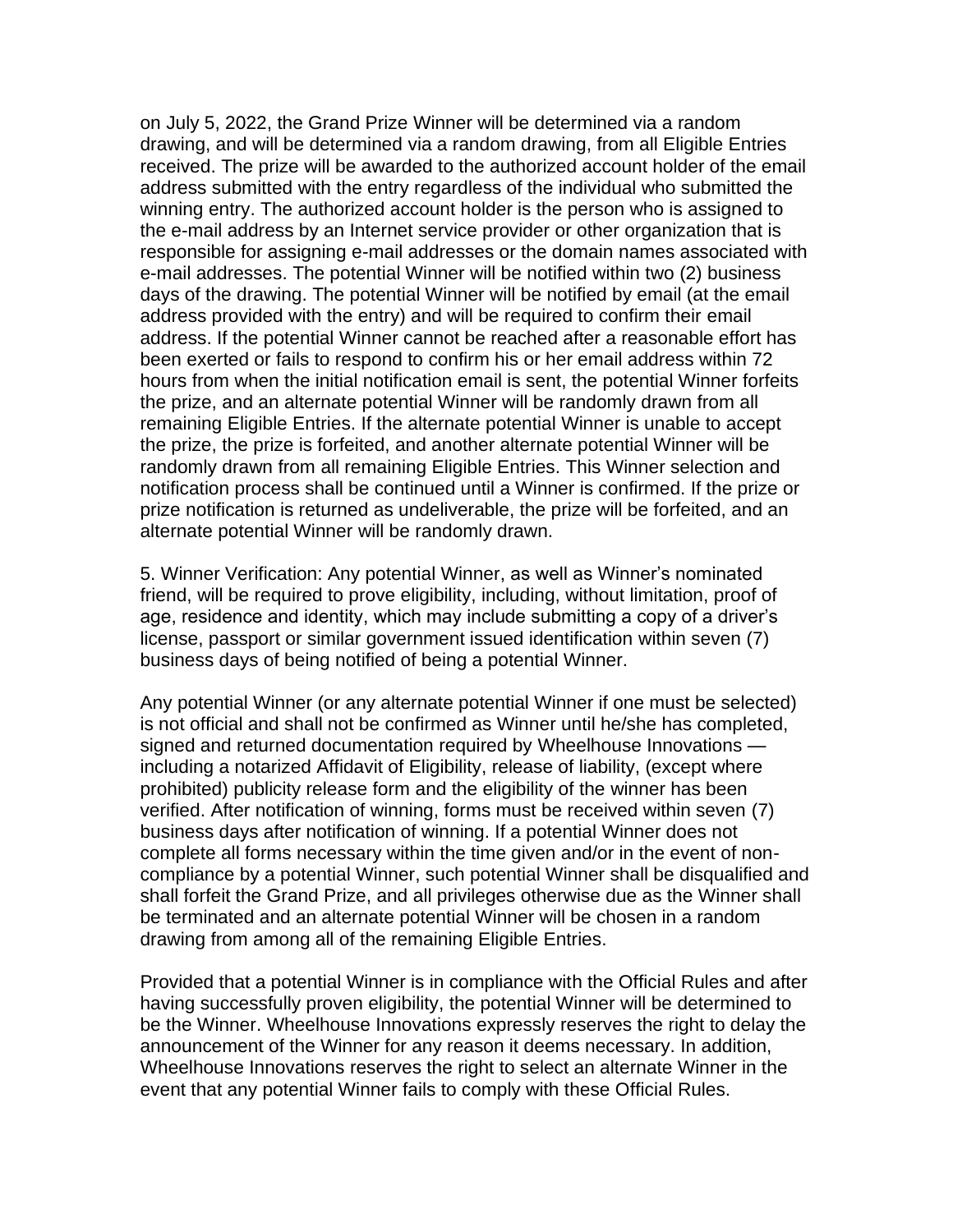If, for any reason, more bona fide winners come forward seeking to claim a prize in excess of the prizes available as set forth in these Official Rules, the Winner of the prize available may be selected in a random drawing from among all persons making purportedly valid claims for such prize. Inclusion in such drawing shall be each Entrant's sole and exclusive remedy under such circumstances. The Sweepstakes Entities are not responsible for and shall not be liable for late, lost, damaged, intercepted, misdirected or unsuccessful efforts to notify any potential Winner.

6. Liability Release and Indemnity: By entering the Sweepstakes, Entrant agrees that Silver Star Spirits, Sponsor, respective affiliated companies and subsidiaries, employees, officers, directors, shareholders, agents, retailers, distributors and representatives are indemnified, released and will be held harmless by Entrant from any and all liability, for any damages, injuries or losses of any kind to person(s), including death, or property, arising directly or indirectly from the acceptance, possession, misuse or use a prize. Each prize is offered and provided "as is" with no warranty or guarantee by Silver Star Spirits, either express or implied. Any and all warranties and/or guarantees on the prizes (if any) are subject to the manufacturer's terms therefore, and winner agrees to look solely to such manufacturer(s) for any such warranty and/or guarantee. By participating in the Sweepstakes, each Winner acknowledges that the Sweepstakes Entities have not and will not obtain or provide insurance of any kind relating to the prizes.

Entrants agree to indemnify and hold harmless the Sweepstakes Entities from any and all liability arising out of or relating in any way to Entrant's participation in the Sweepstakes and to release all rights to bring any claim, action or proceeding against the Sweepstakes Entities arising out of participation in the Sweepstakes, use of the Sweepstakes website(s), or receipt or use of any prize, including but not limited to: (a) unauthorized human intervention in the Sweepstakes; (b) technical errors related to computers, servers, providers, or telephone, or network lines; (c) printing errors; (d) lost, late, postage-due, misdirected or undeliverable mail; (e) errors in the administration of the Sweepstakes or the processing of entries; or (f) injury or damage to persons or property (including to any computer systems resulting from participation in or accessing or downloading information in connection with the Sweepstakes), which may be caused, directly or indirectly, in whole or in part, from Entrant's participation in the Sweepstakes or receipt or use of any prize. Entrants assume all liability for an injury or damage caused, or claimed to be caused, by participation in this Sweepstakes, the use of any Sweepstake website(s), or the acceptance, receipt, or use of any prize or prize component. Entrants further agree that in any cause of action, the Sweepstakes Entities' liability will be limited to the cost of entering and participating in the Sweepstakes, and in no event shall the Sweepstakes Entities be liable for attorney's fees.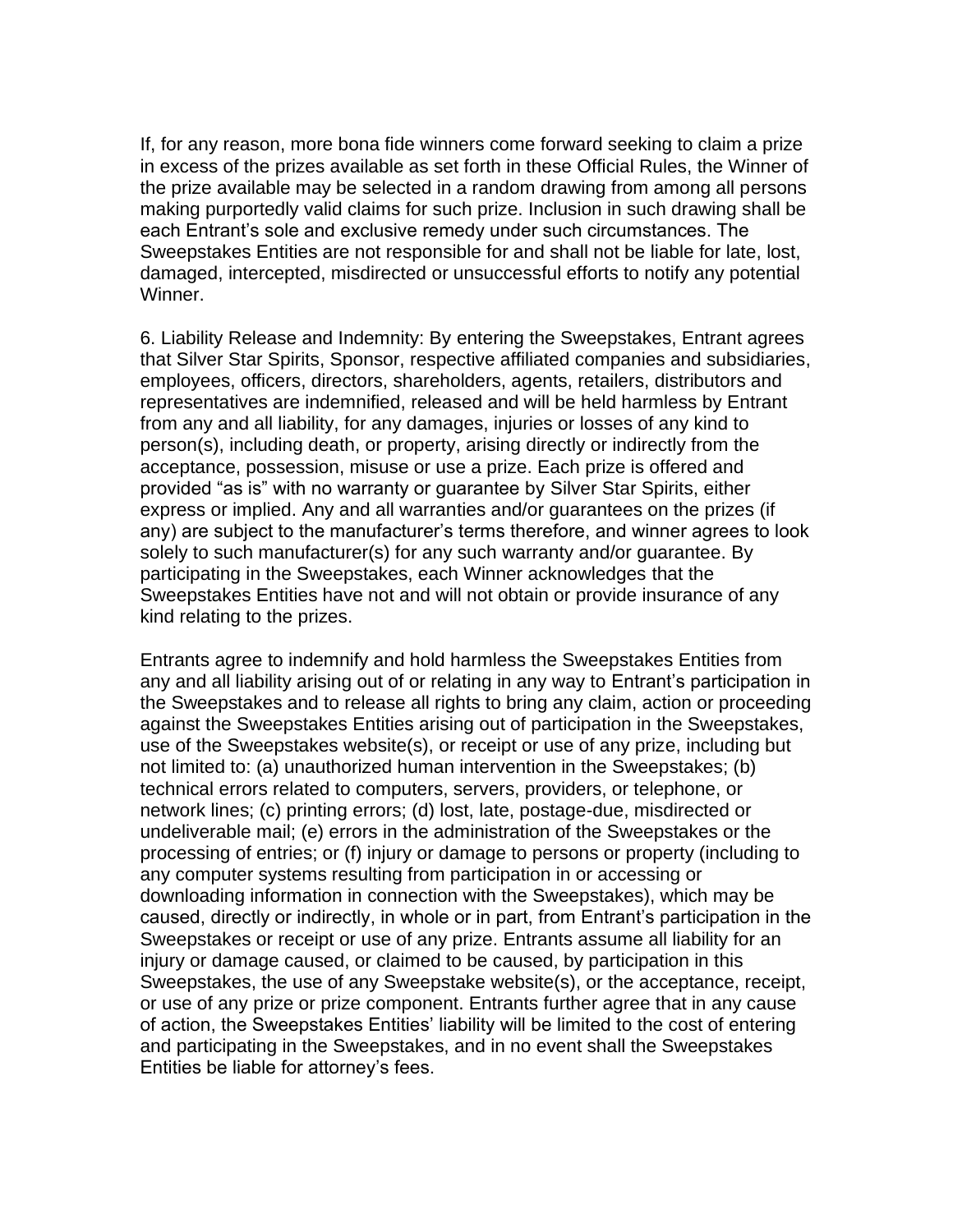The Sweepstakes Entities assume no responsibility for and will disqualify entries that are: stolen, late, lost, illegible, incomplete, invalid, unintelligible, altered, tampered with, unauthorized, fraudulent, damaged, destroyed, delayed, misdirected, not delivered, not received, or that have incorrect or inaccurate entry information, whether caused by any of the equipment or programming associated with or utilized in Sweepstakes, or by any human, mechanical or electronic error that may occur in the processing of the entries in Sweepstakes, or other errors appearing within the Official Rules or in any Sweepstakes related advertisements. The Sweepstakes Entities assume no responsibility for any typographical or other error in the printing of the offer, administration of Sweepstakes, errors in processing entries, identifying the Winners, in the announcement of the prizes and Winners, the delivery of the prizes, any problems or technical malfunction of any telephone network or lines, computer systems, online systems, servers or providers, computer equipment, software, failure of any e-mail or players on account of technical problems or traffic congestion on the Internet or on any website, or any combination thereof, including, without limitation, any injury or damage to Entrant's or any other person's computer system or software related to or resulting from participation in, uploading any materials or downloading any materials in the Sweepstakes. Use of any device to automate or subvert entry is prohibited and any entries received by such means will be void. Wheelhouse Innovations reserves the right in its sole discretion to disqualify any person it suspects or finds (i) to have tampered with the entry process or the operation of the Sweepstakes; (ii) to be acting in a disruptive manner, or with the intent to annoy, abuse, threaten or harass any other person; (iii) to display behavior that will bring such Winner or the Sweepstakes Entities into disgrace; (iv) to have provided inaccurate information on any legal documents submitted in connection with the Sweepstakes; or (v) to be acting in violation of these Official Rules. ANY VIOLATION OF THESE OFFICIAL RULES BY A WINNER WILL RESULT IN SUCH WINNER'S DISQUALIFICATION AS A WINNER OF THE SWEEPSTAKES AND ALL PRIVILEGES AS A WINNER WILL BE IMMEDIATELY TERMINATED.

7. Prize Terms: The date for fulfillment of the prizes will be around 2 - 3 weeks from validated selection date, but subject to change in Wheelhouse Innovations sole discretion. If for any reason a prize is unavailable or any related event is delayed, cancelled or postponed, or for any other reason, Wheelhouse Innovations reserves the right to modify the Sweepstakes in its sole discretion and award a substitute prize, or portion of a prize, of comparable or greater value as set forth in these Official Rules. No substitution, transfer, assignment or cash equivalent of a prize, or any portion thereof, is permitted by the Winner. The Sweepstakes Entities shall have no responsibility or obligation to a Winner who is unable or unavailable to, or who does not for any reason, accept or utilize a prize. In the event a potential Winner cannot accept a prize, an alternate Winner will be randomly drawn from all remaining Eligible Entries. All costs and expenses not specifically listed above as part of a prize are solely Winner's responsibility. Each prize is provided "as is". Entrants acknowledge that the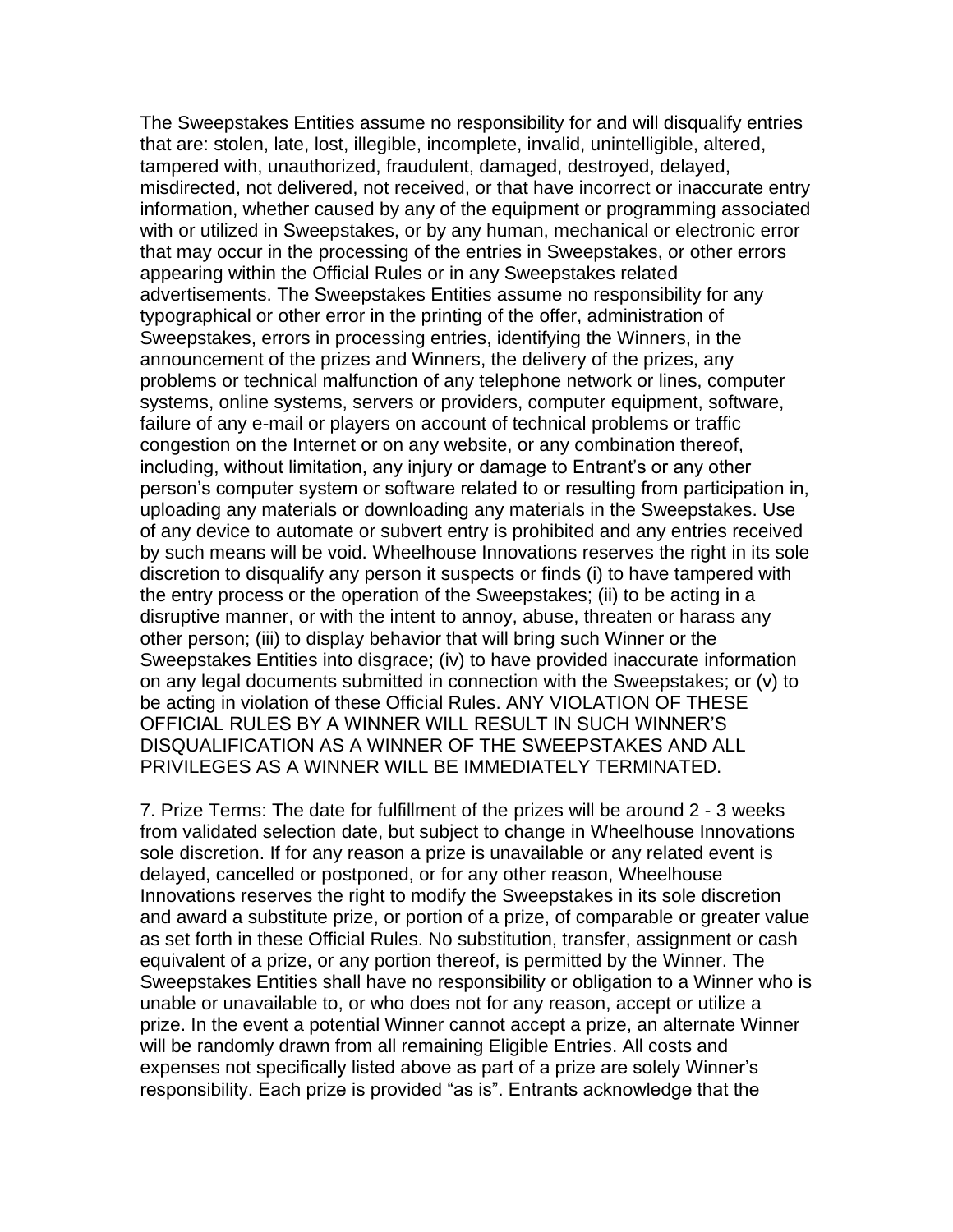Sweepstakes Entities have neither made, nor are in any manner responsible or liable for, any warranty, representation or guarantee, express or implied, in fact or in law, relative to a prize, including any express warranties provided by any prize supplier that are sent along with a prize and any implied warranty of merchantability of fitness for a particular purpose. Any prize pictured in online, television and print advertising, promotional packaging and other Sweepstakes materials are for illustrative purposes only.

The value of the prize may be taxable to the Winner as income. An IRS Form 1099 may be issued to the Winner in the Winner's name, for the actual value of the prize awarded. All U.S. federal, state and local tax liability, and any other costs and expenses associated with acceptance or use of the prize not specifically provided for in these Official Rules are solely the Winner's responsibility.

8. Grant of Rights. By entering, Entrant irrevocably consents to the use of his or her name, image, photograph, likeness, biographical information, and any video footage related to the prize, for Wheelhouse Innovations advertising, promotional or other commercial purposes in all media now or hereafter known, worldwide and in perpetuity without additional compensation, unless prohibited by law.

9. General Terms. The Sweepstakes Entities are not responsible if the Sweepstakes cannot take place, or if any prize cannot be awarded due to delays, interruptions or failures due to acts of God, war, natural disasters, weather, acts or threats of terrorism, strikes, lockouts, labor disputes, work stoppages, fire, acts of government, or other events outside of the reasonable control of the Sweepstakes Entities. If, for any reason, the Sweepstakes is not capable of running as planned, including, without limitation, infection by computer virus, bugs, tampering, unauthorized intervention, fraud, technical failures, or any other causes beyond the reasonable control of the Sweepstakes Entities, which, in Wheelhouse Innovations sole determination, corrupts or affects the administration, security, fairness, integrity or proper conduct of this Sweepstakes, Wheelhouse Innovations reserves the right, in its sole discretion, to cancel, terminate, modify, or suspend the Sweepstakes or any part of the Sweepstakes. If the Sweepstakes or any part of the Sweepstakes is terminated or modified prior to the closing date of the Sweepstakes, notice will be posted on www.silverstarsummer.com if time permits and the prizes will be awarded to potential Winners to be selected in a random drawing from among all of the remaining uncorrupted Eligible Entries received prior to any such event outside of the reasonable control of Wheelhouse Innovations. Wheelhouse Innovations reserves the right to modify and amend these Official Rules from time to time during the Sweepstakes for clarification purposes.

ANY ATTEMPT BY ANY PERSON TO DELIBERATELY DAMAGE OR UNDERMINE THE LEGITIMATE OPERATION OF THE SWEEPSTAKES MAY BE IN VIOLATION OF CRIMINAL AND CIVIL LAW AND SHOULD SUCH AN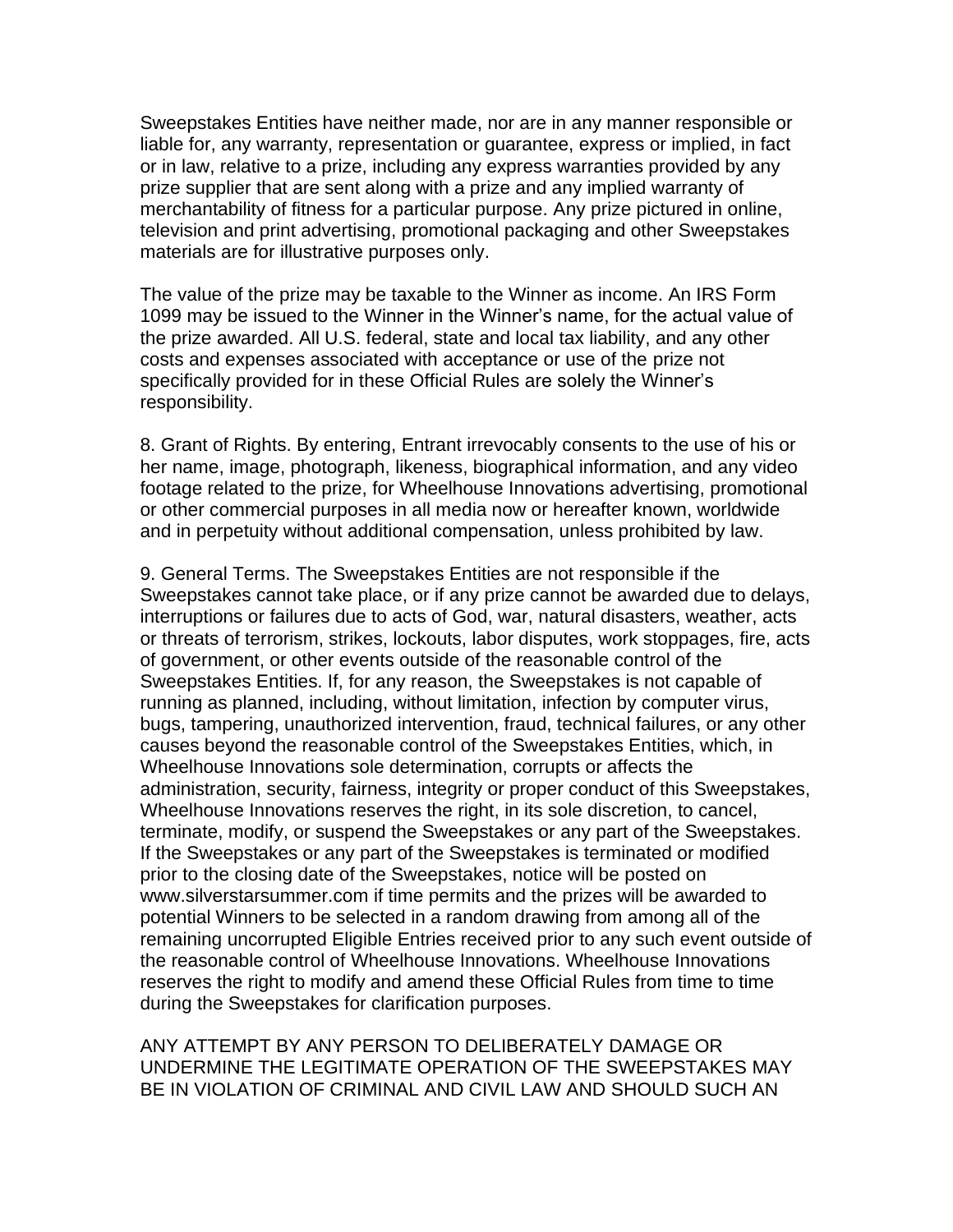ATTEMPT BE MADE, WHEELHOUSE INNOVATIONS RESERVES THE RIGHT TO SEEK REMEDIES AND DAMAGES (INCLUDING ATTORNEYS' FEES) FROM ANY SUCH PERSON TO THE FULLEST EXTENT PERMITTED BY LAW.

The invalidity or unenforceability of any provision of these Official Rules will not affect the validity or enforceability of any other provision. In the event that any provision of the Official Rules is determined to be invalid or otherwise unenforceable or illegal, the other provisions will remain in effect and will be construed in accordance with their terms as if the invalid or illegal provision were not contained herein. Wheelhouse Innovations failure to enforce any term of these Official Rules will not constitute a waiver of that provision. Entrants agree to waive any rights to claim ambiguity of these Official Rules. Headings are solely for convenience of reference and will not be deemed to affect in any manner the meaning or intent of the documents or any provision hereof. In the event there is a discrepancy or inconsistency between disclosures or other statements contained in any Sweepstakes-related materials, privacy policy or terms of use on a website and/or the terms and conditions of the Official Rules, the Official Rules shall prevail, govern and control and the discrepancy will be resolved in Wheelhouse Innovations sole and discretion.

10. Privacy: By participating in the Sweepstakes, Entrants hereby agree that Wheelhouse Innovations may collect and use their personal information submitted with the entry and acknowledge that they have read and accepted the Wheelhouse Innovations Privacy Policy. Among other things, the information you provide may be used for sending Entrants company updates and announcements about Silver Star Spirits, and its products.

11. Binding Arbitration: Except where prohibited by law, Entrant agrees: (1) any dispute, controversy or claim arising out of or relating to the Sweepstakes or any prize awarded shall be resolved individually, without resort to any form of class action; (2) any dispute, controversy or claim arising out of or relating to the Sweepstakes or any prize awarded shall be resolved by binding arbitration conducted by JAMS/Endispute ("JAMS") in accordance with JAMS Comprehensive Arbitration Rules and Procedures (the "JAMS Rules"); (3) any arbitration shall be heard by one arbitrator to be selected in accordance with the JAMS Rules, in Tarrant County, Texas; (4) judgment upon any award rendered may be entered in any court having jurisdiction thereof; and (5) any award or judgment shall be subject to all limitations and releases set forth in these Official Rules and be limited to actual out of pocket damages, and shall not, in any event, include any punitive, exemplary, consequential or incidental damages, attorney`s fees or costs of bringing a claim, or any injunctive or other equitable relief. SOME JURISDICTIONS DO NOT ALLOW THE LIMITATIONS OR EXCLUSION OF LIABILITY FOR INCIDENTAL OR CONSEQUENTIAL DAMAGES, SO THE ABOVE MAY NOT APPLY TO YOU.